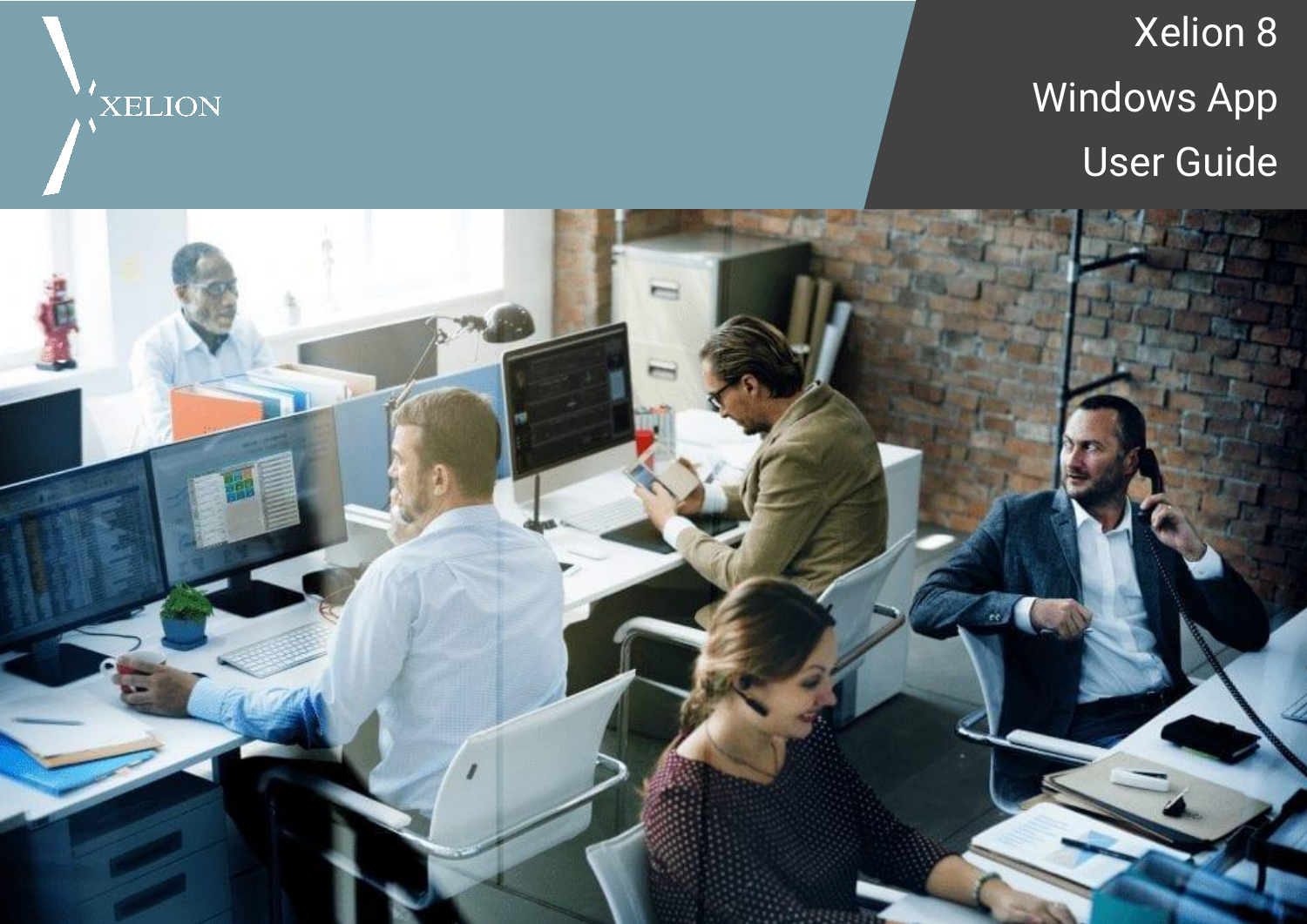| <b>Keyboard Shortcuts</b> |                                      |
|---------------------------|--------------------------------------|
| <b>Keys</b>               | <b>Action</b>                        |
| $Alt + X$                 | <b>Open Dialler</b>                  |
| $Ctrl + W$                | Close the right-most visible tab     |
| Ctrl+Shift+Right Arrow    | Select next target pane              |
| Ctrl+Shift+Left Arrow     | Select previous target pane          |
| $Ctrl + F5$               | Refresh current views manually       |
| $Ctrl + F8$               | Call the selected phone number (from |
|                           | within another application)          |

You can download the app from the [www.xelion.com](http://www.xelion.com/)

Once installed login with your user credentials. If your administrator has connected your Xelion service with Microsoft 365 you can login with your company email address.

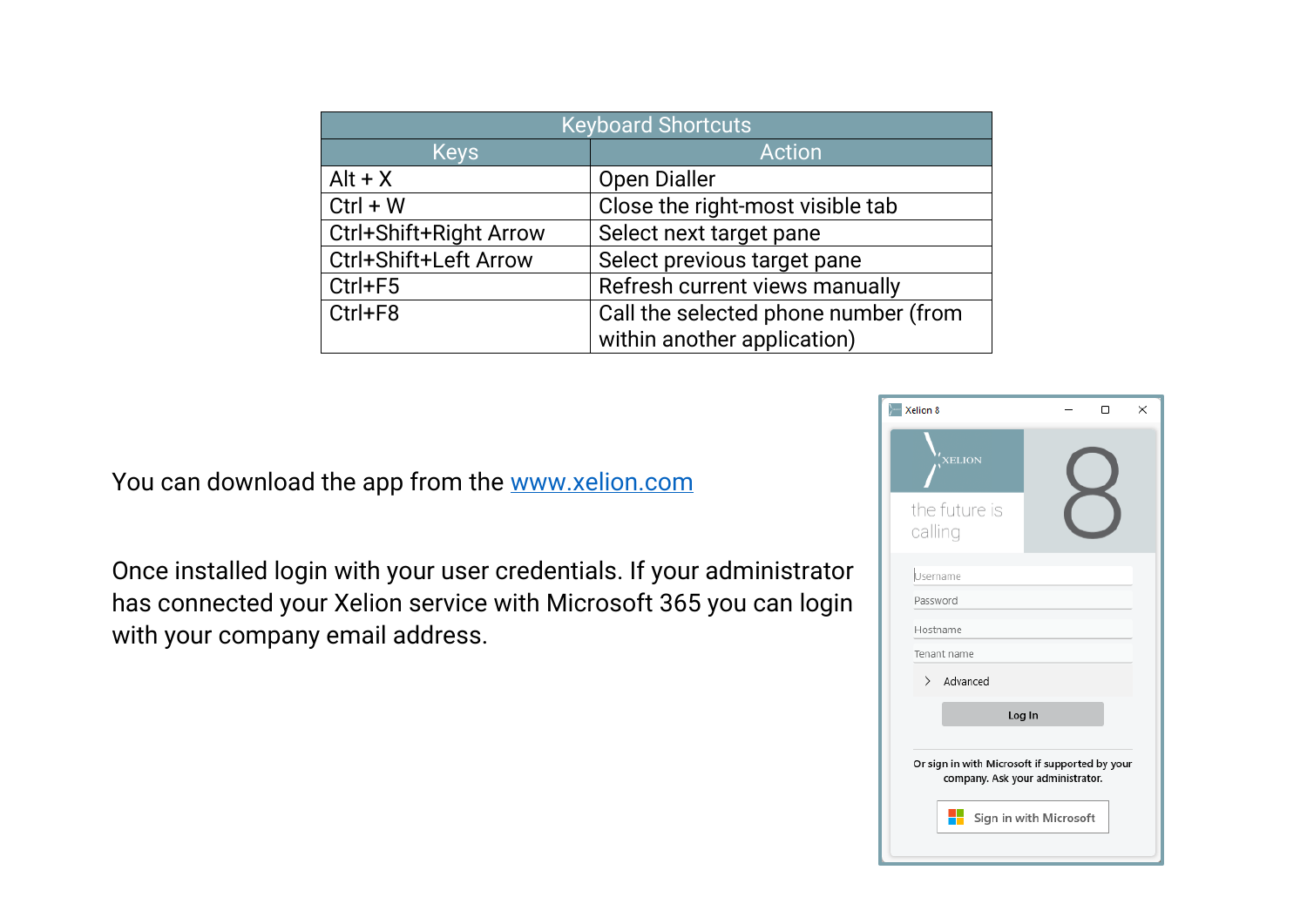## App Overview

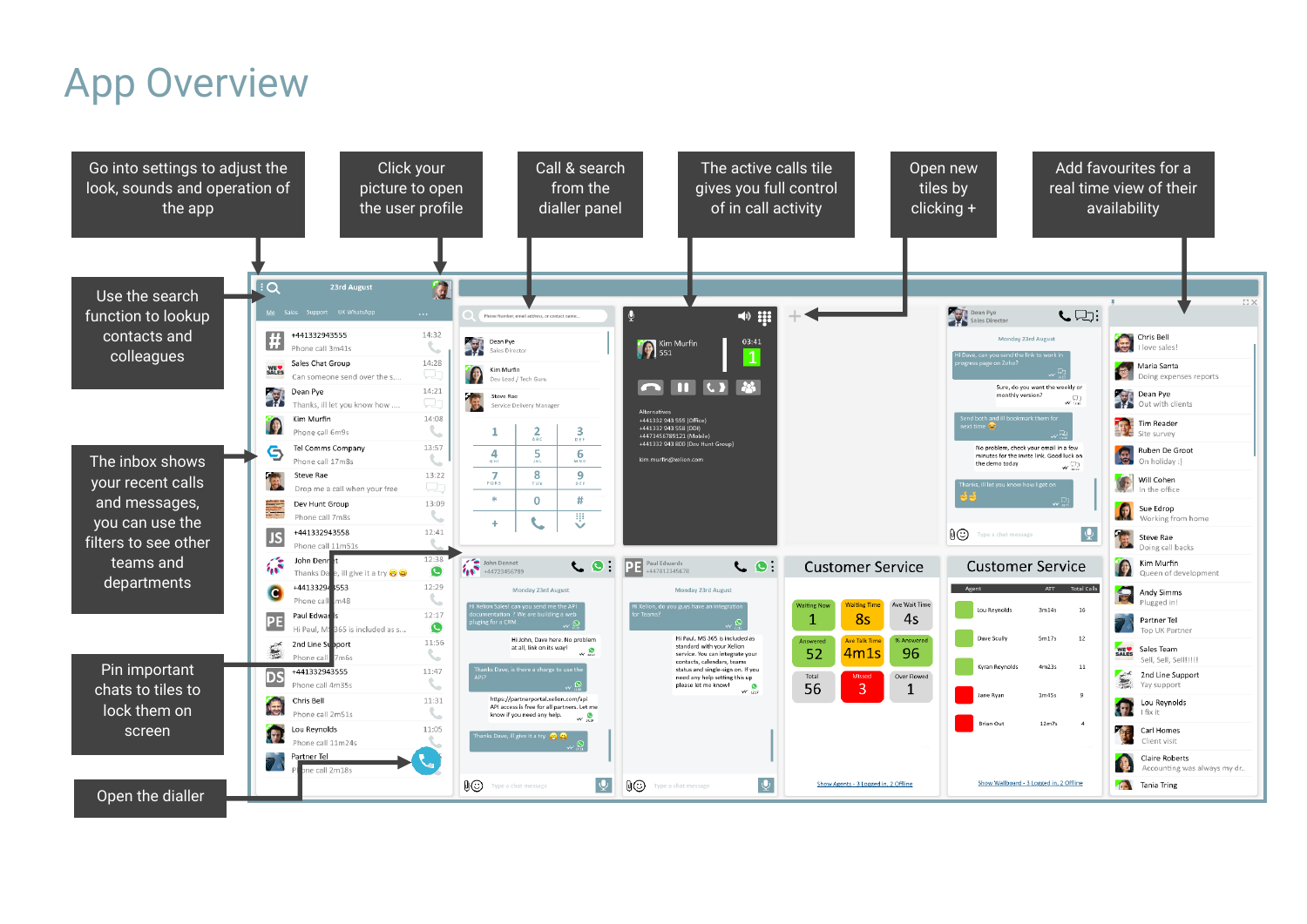#### User Profile

Your user profile controls many aspects of Xelion, you can join and leave hunt groups, change your outbound number presentation, and decide what devices and apps ring when you receive calls.

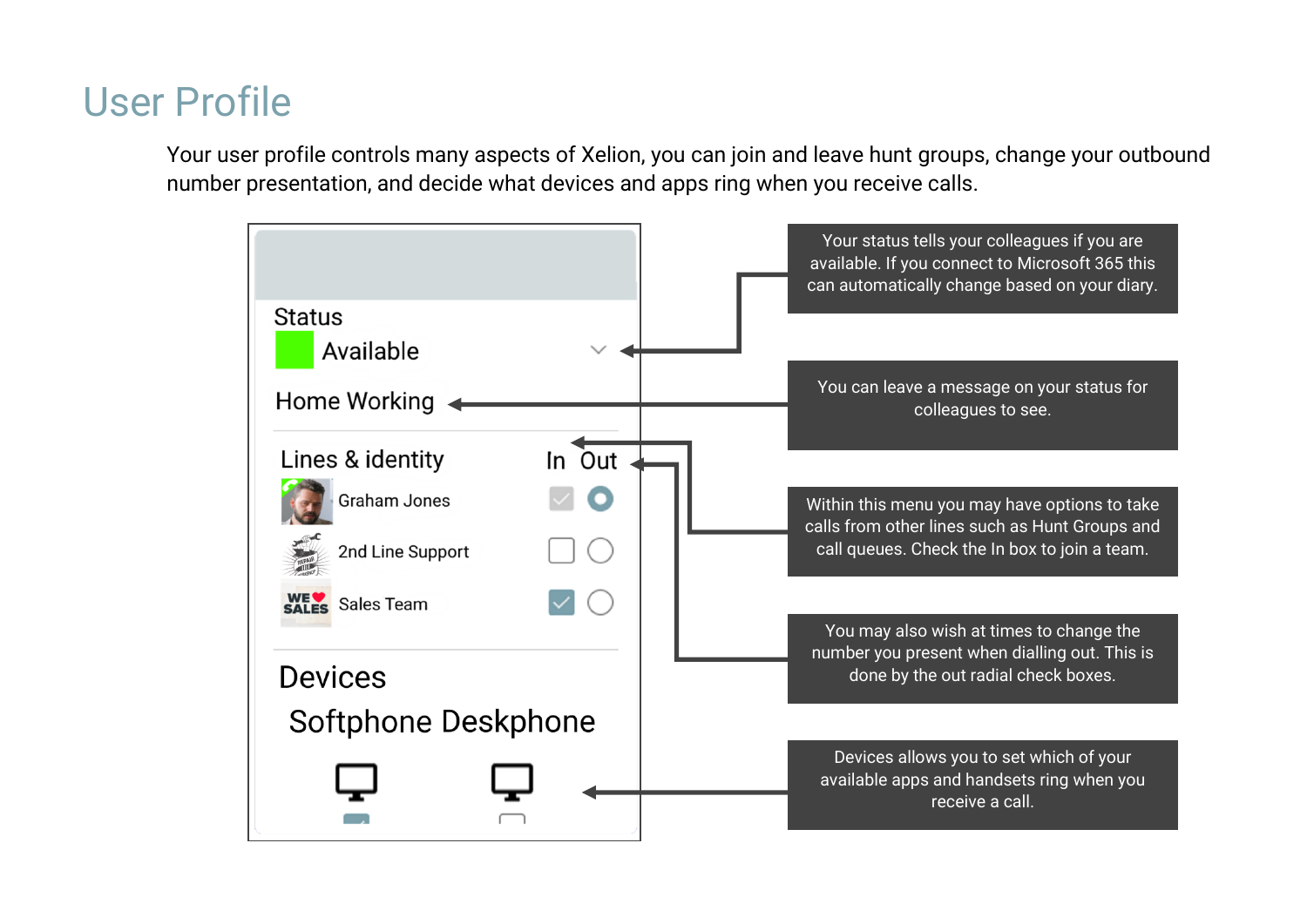## Active Calls

You can manage active calls via the calls windows, this includes holding, transfer and more.